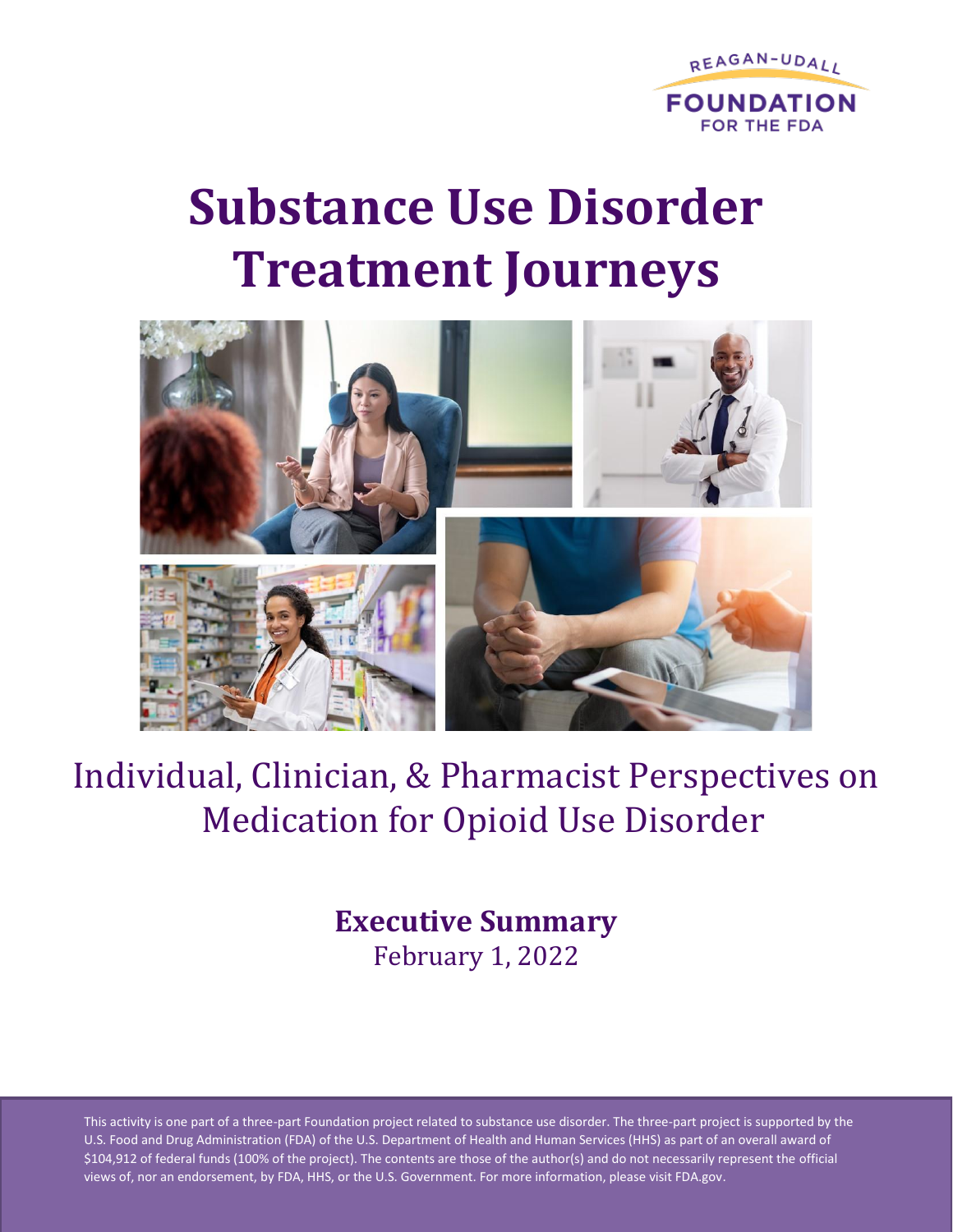#### **Background**

As many as 40 million people in the United States live with a substance use disorder (SUD).<sup>1</sup> As individuals, families, caregivers, and the health care system struggle to address SUDs, the U.S. Food and Drug Administration (FDA) plays an important role in reviewing potential treatments to address SUDs and helping to limit the abuse and misuse of FDA-approved products. Particularly pressing in the regulatory environment is the need for continued focus on opioid use disorder and new efforts to address stimulant use disorder.

FDA's Center for Drug Evaluation and Research (CDER) partnered with the Reagan-Udall Foundation for the FDA to gain a deeper understanding of individuals' experiences with SUDs – and specifically with SUD treatment. Our approach was to create a series of maps (*See* appendix) that tracks individual treatment journeys to identify the specific challenges they faced and the supports they found helpful. Our goal is to use this ethnographic research to identify potential system improvements and engagement opportunities that can help inform FDA's work in the prevention and treatment of SUDs.

For this project, we looked at two specific issues:

- 1. Experience exploring or using medication for opioid use disorder (MOUD), and
- 2. Trajectory of treatment for individuals who have gone through treatment for SUD more than once.

#### **Medication for Opioid Use Disorder**

Individuals exploring the use of medication to treat an SUD do not travel their path alone. They are connected to networks of providers, peers, and family members who may have their own experiences, opinions, training, and expertise. Mapping the individual experience led us to also mapping the experiences – and potential influences – of prescribers, non-prescribing clinicians such as counselors/therapists, and pharmacists. Individuals and these provider groups demonstrated generally positive views of MOUD (sometimes referred to as medication-assisted treatment, or MAT, by participants), with emotional responses primarily ranging from neutral to positive.

**Individuals** typically had difficulty finding information about MOUD, but ultimately connected with useful resources (*See* Figure 1). Despite similar socioeconomic characteristics, the journey looked different for two cohorts of individuals, with cohort B experiencing more stress and challenge at the start of the MOUD journey; both groups ultimately had positive thoughts and emotions about their treatment. A potential barrier in finding information may be the stigma encountered both externally and internally, with individuals reporting "my worst part was information which came from people who knew what mat was but were uneducated and would give me information based on stigma" and "I was too ashamed to talk to Drs about MAT, google told me it was just trading one drug for another…"

<sup>1</sup> Using 2020 NSDUH data: Substance Abuse and Mental Health Services Administration. (2021). Key substance use and mental health indicators in the United States: Results from the 2020 National Survey on Drug Use and Health (HHS Publication No. PEP21-07-01-003, NSDUH Series H-56). Rockville, MD: Center for Behavioral Health Statistics and Quality, Substance Abuse and Mental Health Services Administration. Retrieved from [https://www.samhsa.gov/data/.](https://www.samhsa.gov/data/)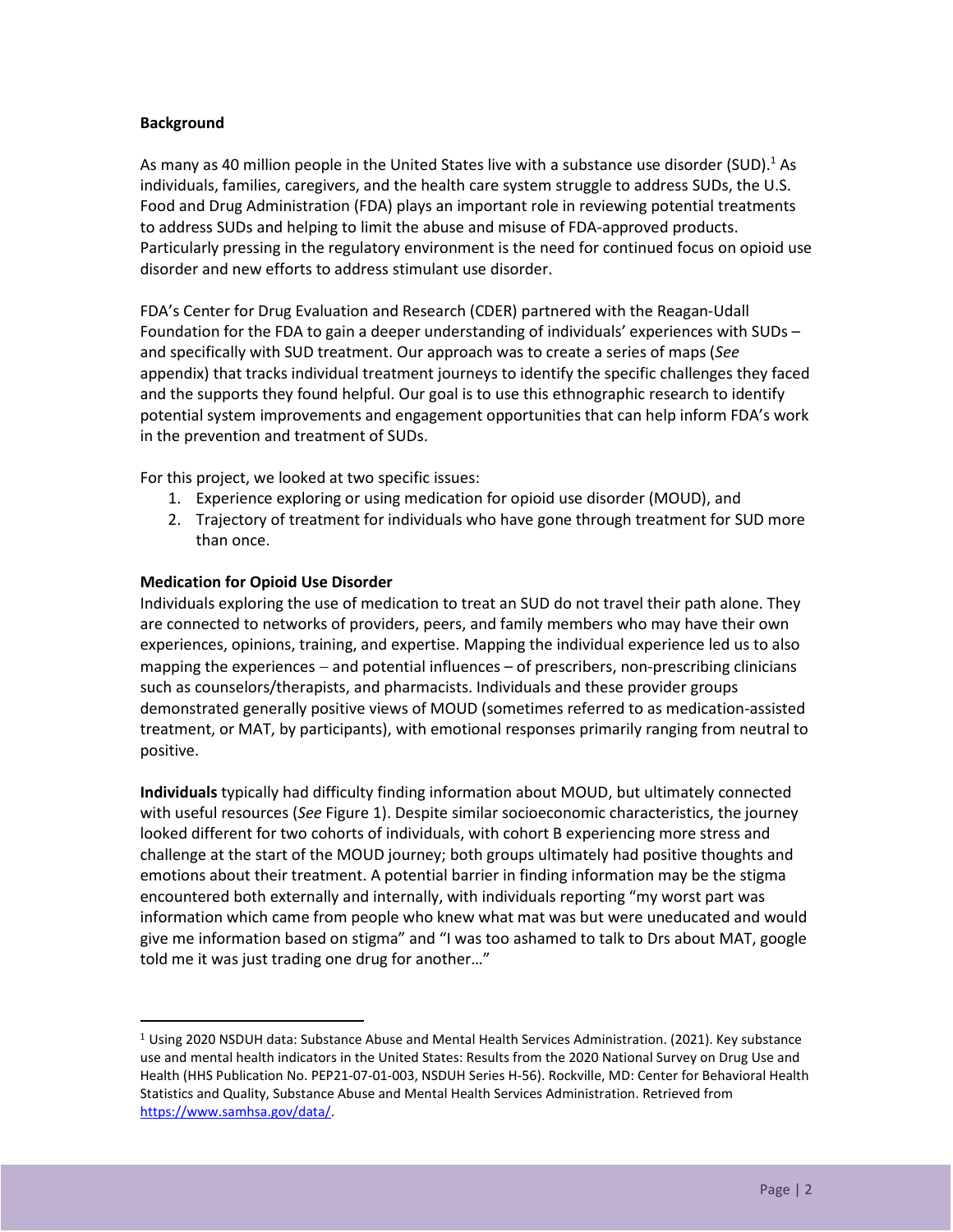Another specific area of challenge was making the decision to commit to MOUD, which was again more difficult for Cohort B than for Cohort A. Specific comments focused on paying for care and navigating insurance as challenges in this area. In open-ended questions, both groups identified the role of peers with SUDs as influential, although not always easy. One respondent noted that "talking to other addicts is a[n] awesome way to get info about medication," while another shared that peer influence was not always encouraging: "people in my life (other addicts) said I could abuse it to get high." Additional difficulties cited were paying for medication, limited local MOUD resources, need for other supports

#### **Comments from Individuals with MOUD Experience**

- *"It's been another tool in my armory to be in recovery and save my life."*
- *"I was too ashamed to talk to Drs about MAT, google told me it was just trading one drug for another and people in my life (other addicts) said I could abuse it to get high, by this point I wasn't looking to get high anymore"*
- *"Just finding any kind of treatment when I needed it. I live in a small town and those resources were not and still not in this area. We have now 4 MAT doctors in the area, but we need more AA NA counseling and group counseling. More meetings for people to go to."*
- *"The best part was having control for the first time the worst is that I still have to take something"*
- *"Meds are the most realistic option for me but not when there isn't anything good to treat meth"*

such as Narcotics Anonymous/Alcoholics Anonymous meetings, and transportation, with some citing commutes of an hour or more. Finally, respondents also stressed the need for additional medications for MOUD: "Meds are the most realistic option for me but not when there isn't anything good to treat meth."

Overwhelmingly, individuals in both groups were happy with their decision and would go the medication route again if needed, in spite of the challenges they encountered. One respondent summed it up saying the experience was "Terrifying but greatest decision I've ever made..."

**Non-Prescribing and Prescribing Clinicians** also reported overall positive experiences and views of MOUD (*See* Figures 2, 3). Like individuals, both prescribers and non-prescribers experienced the most difficulty at the start of the journey in finding information on MOUD. Prescribers found this challenge slightly more significant, yet both groups reported strong positive associations with what was learned. Both groups also reported strong collaboration with others as helpful in their journey.

The other negative experiences for prescribing and non-prescribing clinicians occurred around the decision phase of the journey. Prescribers, in particular, felt there were few alternatives to consider during this phase; although they also reported that MOUD compared very well to other types of treatment. Stigma could also play a role here as one clinician highlighted "challenges with team members who have not had training or have misconceptions about medication for SUD." One clinician summed it up by stating "the main factors in our area are lack of resources and small mindedness."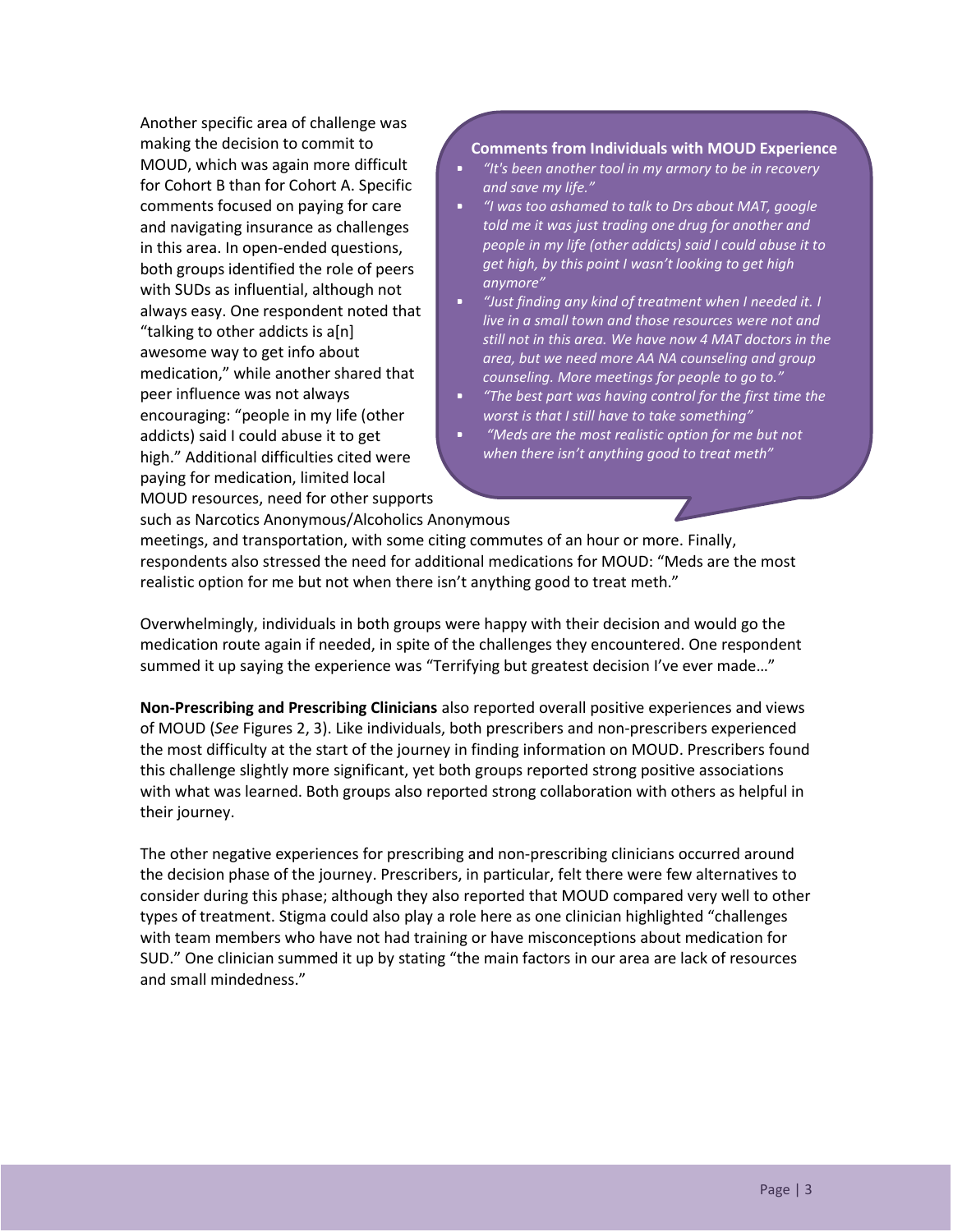In addition to stigma, clinicians are also concerned about income-based access, other treatment supports, and social determinants of health. One clinician reported, "The single most detrimental issue is when clients are wanting MAT but have insecure or no housing." Another who reported believing "strongly in MAT" finds "it to be least effective for my clients when they are prescribed medication for their Opiate disorder

and receive no other treatment or medical care."

Program setup was also identified as a challenge by some respondents. "Most programs make it hard to access MAT for clients who are not already high functioning, by requiring them to be on time for appointments, withholding meds if client has positive [urinary analysis], not giving clients a phone number, they can call or text clinic at."

While acknowledging the challenges, both prescribing and non-prescribing clinicians had extremely positive reactions to the overall journey with MOUD, reporting that

#### **Prescribing Clinicians and Non-Prescribing Clinicians on MOUD**

• *"Social stigma is very high - even clients with consistent, reliable access to MAT face discrimination in the community if their use is known"*

• *"We need regulatory and policy changes that enhance access and are supported by 30 plus years of research on addiction treatment. Access to MAT in Urgent and emergency setting with easy linkages to outpatient prescribers is critical and must be expanded to prevent overdose and engage larger numbers of clients in MAT care."*  • *"I worry about clients only receiving MAT services without additional supports"* 

• *"Ability to pay is the biggest barrier especially as individuals wait for their Medicaid… [private insurance] typically very high deductibles and copays which make certain medications and other counseling services no longer affordable."* 

• *"I love MAT. its free of the expectations that we have in other parts of our practice and enabled us to validate and support patients in a new way "*

• *"Rate of relapse still high and poor support systems for patients"*

• *"There is a lot of stigma and not enough funding."* 

• *"Best part - it's evidence based so you have a high chance of success. Worst part - addiction is multifaceted and Social determinants oftentimes make MAT fail."* 

they would support/prescribe this treatment again when appropriate for their clients.

**Pharmacists** are overall very positive about MOUD, although they did express concerns about access to counseling and support services, insurance, and socioeconomic factors (*See* Figure 4).

Pharmacists clearly started with a higher level of information about MOUD than clinicians or individuals and did not struggle to find information. They began the process with very positive views, with the biggest challenge encountered at the point of decision making, slightly more so for pharmacist Cohort B. Primary stresses at this stage are comparing MOUD to other forms of treatment and concern about a lack of other patient assistance, including access to a range of treatment and support services: "MAT should be paired with social support, other medical support to address other medical conditions, psychological support, and workplace reintegration. I only know of a select few facilities or programs that offer that approach."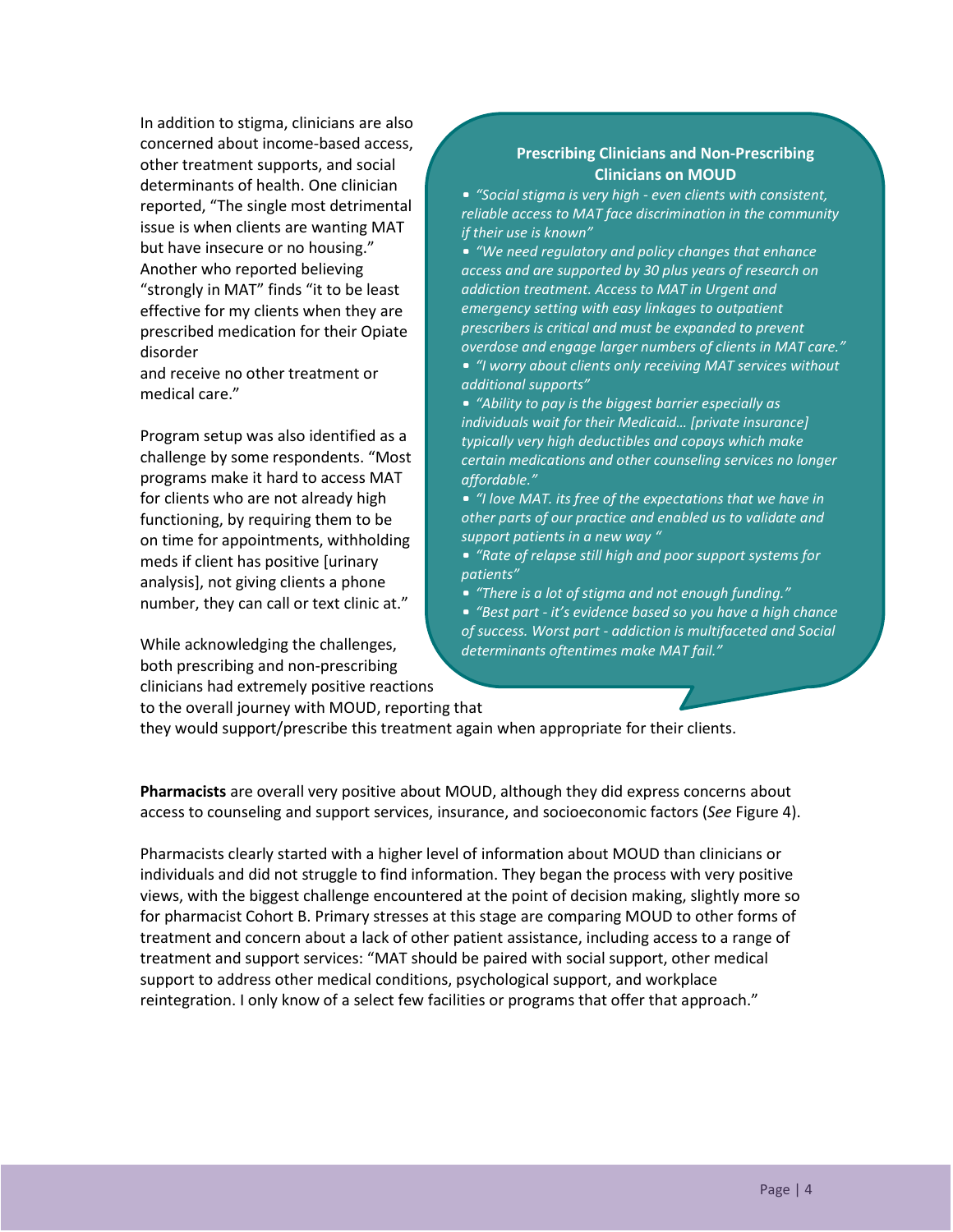#### **Pharmacists on MOUD**

*and that more efforts should be put into place in order program. Education in community pharmacies would* 

*insurance or obtain prior authorizations for patients, cold turkey. I feel that MAT should be paired with social support, other medical support to address other*  Pharmacists also reported good collaborations with others in the journey, but in open-ended responses noted that their own expertise may not be utilized to the fullest, with one respondent noticing it "can be difficult finding other providers who will take advantage of a pharmacists strengths helping provide MAT therapy to patients." Open-ended comments also made it clear that patient access to qualified prescribers was a concern, noting that "finding a prescriber continues to be a barrier." There was also concern expressed about the quality of some practices: "Many clinics are simply not following proper procedures, and our pharmacy will not establish a relationship with them for that reason."

Pharmacists highlighted the impact of race and ethnicity in MOUD treatment. "Patient access is adversely affected in Minority

communities," said one respondent, while another cited, "The racism inherent in drug laws have wide-ranging consequences, especially for BIPOC [Black, Indigenous, and People of Color], raising additional barriers to basic needs and structural determinants of health as listed."

Other systemic issues were also noted by pharmacists from industry ("companies focusing on prescription counts instead of pharmacy services") and regulatory practices ("Limiting factors include regulations and a still fairly conservative attitude re supporting patients with substance use disorder").

While being vocal about challenges to MOUD, pharmacists overall ended the journey with highly positive responses, seeing the benefit to patients and being committed to continuing MOUD services to patients.

#### **Pharmacists on MOUD**

*consequences, especially for BIPOC, raising additional* 

• *"Meds are break even propositions when provided by*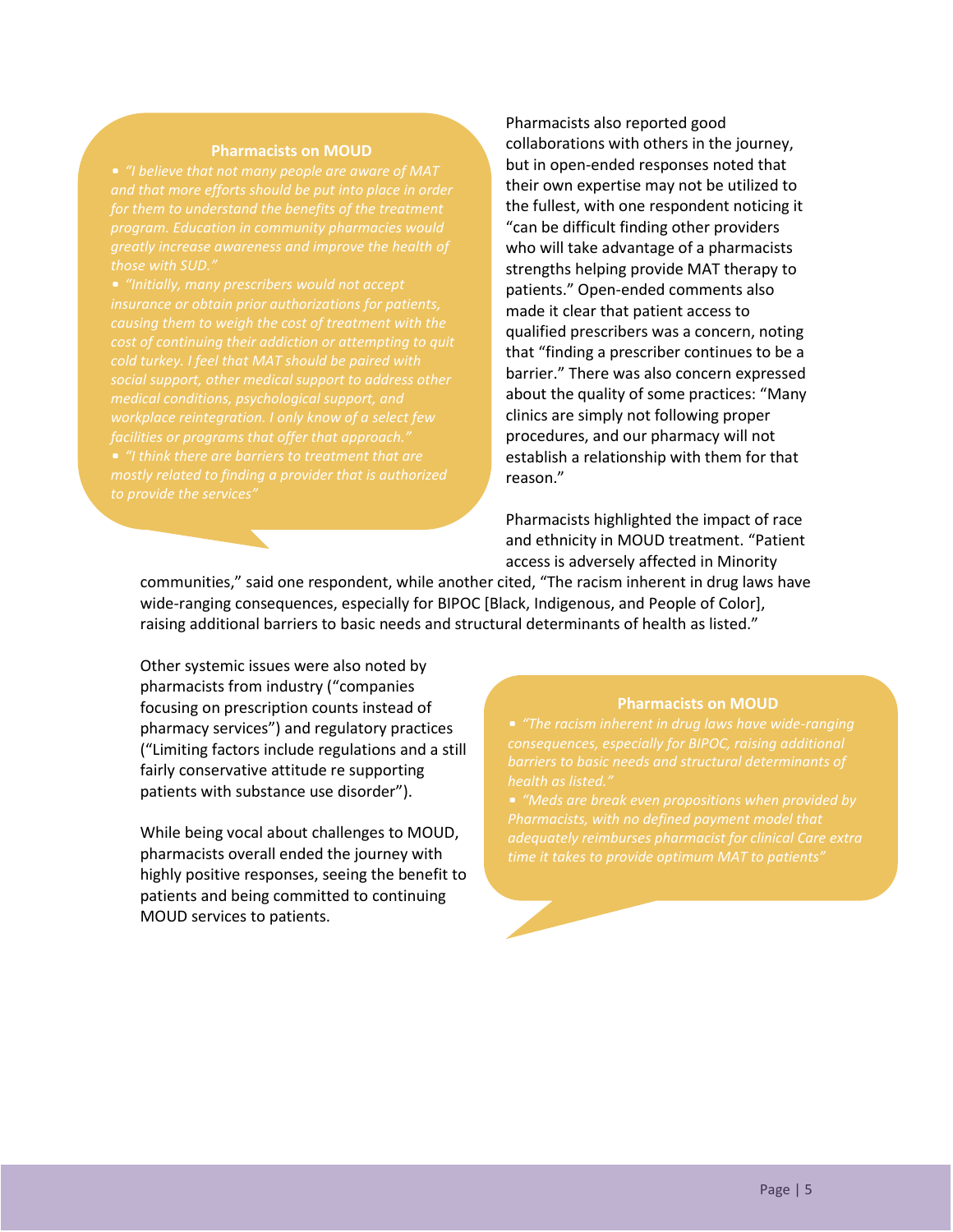#### **Trajectory of Treatment**

Once we gained an understanding of the experience of individuals, providers, and pharmacists

with MOUD, we decided to compare those findings with journeys through broader sets of treatment. For this phase, we gathered input from two cohorts of individuals who have completed a range of treatments for SUD and who have traveled through treatment more than once.

Trajectory of treatment journeys reflected similar themes to the MOUD journeys conducted in the first phase of work; however, the participants responded with more modulated responses – the highs and lows of the journeys demonstrated less movement when compared to the MOUD journeys (S*ee* Figure 5).

Both cohorts reported collaboration with others as highly positive, yet the details of these interactions varied greatly. Some

#### **Individual Comments on Trajectory of Treatment\***

• *"My doc was any and all opiates/opioids, i was shot at 16 and had been perscribed pain meds.. it grew to heroin and meth. I went to countless detox programs, sober living homes, methadone clincs and suboxon."*

• *"There was lack of support and continuity in the system as well as an overall lack of trust with peers and professionals. Learning to be empowered, self-sustainable, grateful, and resourceful were the most effective treatments."* 

• *"I am barred from ever accessing other forms of treatment because of my medical cannabis use. I am not allowed to go to recovery housing, residential treatment, medical detox, and any other of the range of services available to people with SUD because of my participation in the medical cannabis program."* 

• *"I didn't "work with professionals" but am fortunate enough to have friends family and peers in the mental health and substance disorder treatment careers, who also had personal familiarity with substance use issues. Getting over my fears and pride and TALKING with them aided me in finding the right program for myself."* 

*\**Quotes taken directly from online free-text responses.

individuals cited peers (often in support groups or 12-step programs) and peer specialists/counselors as instrumental, while others found professionals who "listened and stayed the course" crucial to recovery. For many, a combination of "seeing my sponsor, therapist, and NAMI [National Alliance on Mental Illness] Peer-to-Peer class" seemed most helpful, with at least one respondent citing use of an app as incomparable: "Nothing is comparable to the connections app because theres [sic] nothing like it."

Consistency of engagement and accountability were motivators for some individuals: "A lot of my doctors helped to keep my sober because of the drug tests to make sure my baby was healthy, the councilors put me on call in report for probation which makes me feel responsible and I keep sobriety going to stay reliable and not let them down."

Treatment journeys for individuals with SUD varied, but common themes included feeling like they were in "life and death situations," starting treatment for their family, or in many cases, participating in mandated treatment following interaction with the legal system.

Similar to the MOUD journey, individuals noted difficulty finding information and getting started in treatment as a primary challenge, with one respondent stating, "I wanted to try outpatient stabilization/coaching support, but was unable to manage the research, phone calls, and follow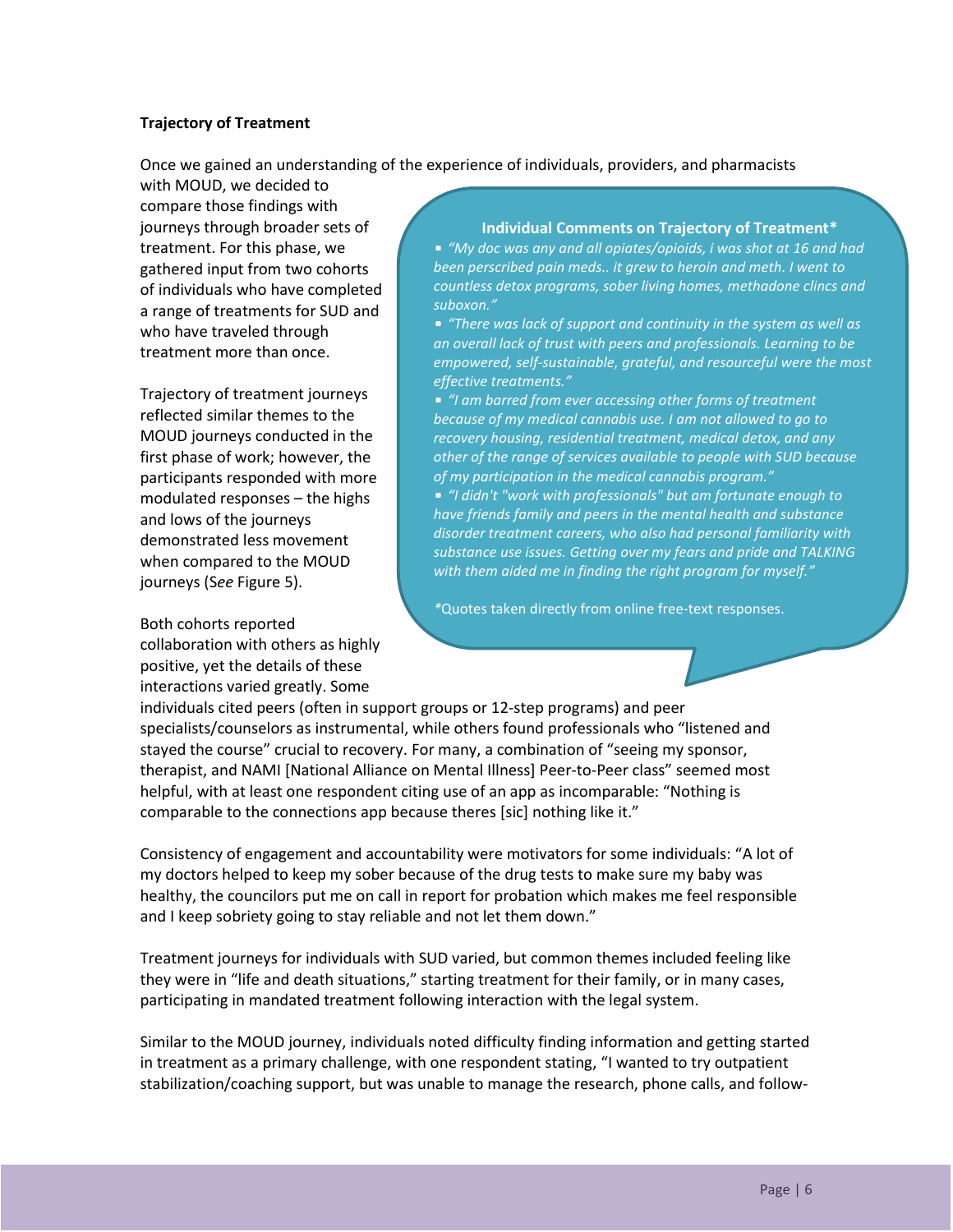up required before my attentions were diverted to addressing my unstable housing/divorce/etc."

Open-ended responses demonstrate the ongoing challenge of stigma and its impact on the

#### **Individual Comments on Stigma of Treatment**

• *"Shame and concern for my career prevented me from talking to anyone."* 

• *"Worst-methadone shaming at the clinic and being treated inhumanely; best-a friend took me to harm reduction mtg and it changed my life"* 

• *"There was lack of support and continuity in the system as well as an overall lack of trust with peers and professionals. Learning to be empowered, self-sustainable, grateful, and resourceful were the most effective treatments."* 

• *"Fear of stigma when inquiring about options led to anxiety. Hearing from people who have battled addiction was an AMAZING help in finding what treatment options and what level of treatment I was likely to benefit most from."* 

timeliness of seeking treatment: "I wish it weren't so stigmatized. I probably would have sought some help sooner had I known that my fears were not justified." Another common thread of comment is the endpoint, with some individuals citing harm reduction as specifically helpful: "a friend took me to harm reduction mtg and it changed my life" and "Harm Reductionists educated and supported me thru decision process. If I had met them or heard about their principles it would not have taken me 14 years to stop using heroin."

One observation from the trajectory of treatment phase is that once an individual has been through treatment for SUD multiple times, their journey map demonstrates a combination of positives and negatives but not significant swings. Overall, thoughts and reactions remained in the neutral-to-positive zone, with the highest positive being "no regrets; would pursue treatment again if necessary."

#### **Opportunities**

The journey map process identifies touch points that are opportunities to increase success and effectiveness or address a problem that is impeding success. The consistency of the two phases – examining both MOUD and the general trajectory of treatment – provide insights that FDA may further explore as it expands its work in this arena. A few opportunities are highlighted below.

- We often talk about treatment accessibility, but less attention is given to *finding information* on how to access treatment. Both the MOUD and Trajectory of Treatment responses clearly demonstrated the need for easier access to information.
- The positive aspects of collaborating with others coupled with the mixed responses (possibly based on knowledge and stigma) among who people found helpful – illustrate the need for more education for individuals, families, peers, clinicians, pharmacists, and others in the substance use ecosystem.
- Supporting collaboration that builds to strengths may be useful to professionals, peers, and individuals.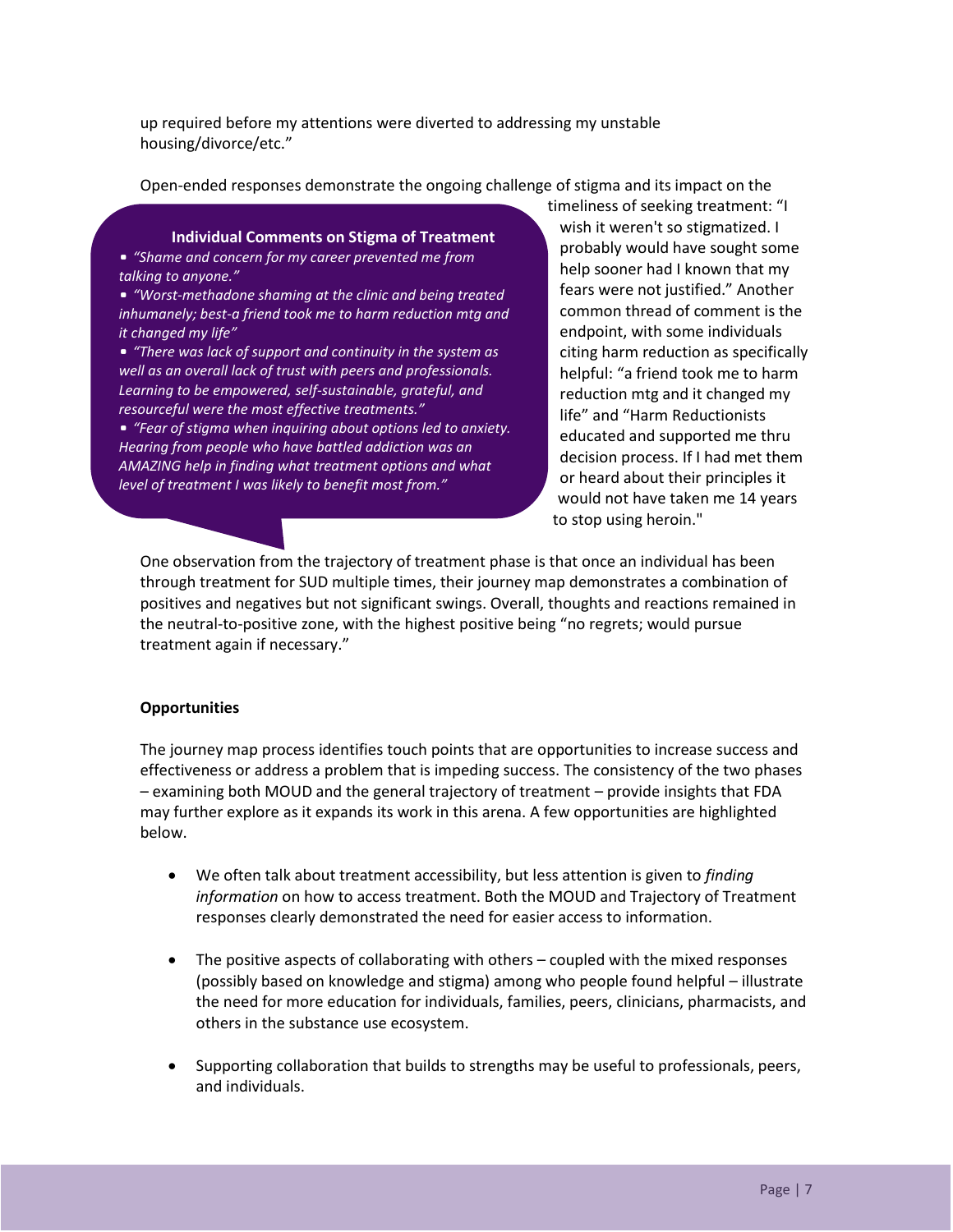- Broader exploration around the endpoint of treatment is a worthy endeavor, as many open-ended responses discussed harm reduction as an endpoint and/or as a step toward abstinence.
- The growing positive view of MOUD among individuals and professionals, paired with comments about not yet having the right medication for some individuals, illuminates the need for ongoing development.
- More information and examples of MOUD working in tandem with other types of treatment and supports are needed, as are more services. Relatedly, continued efforts to address homelessness and other social determinants of health are also critical to treatment and recovery.
- Further research is needed, perhaps in the form of listening sessions, to better understand the decision support that would be useful to both individuals and professionals.

#### **Methodology**

The Reagan-Udall Foundation for the FDA engaged Journimap, cloud-based application specialists, to conduct ethnographic research in early 2021 to produce both visual journey maps and text-based findings from generated data. Visual journey maps represent an experience from the respondents' perspective starting with initial discovery through decision and engagement, and then also chart positive and negative touch points reported by participants. Survey respondents also provided rich commentary in open-ended text boxes. In the MOUD cohorts, more than 50% of respondents participated in the open text boxes, representing a high level of engagement.

Participants were recruited through a variety of avenues including advocacy and professional organizations, social media, and individual outreach. Some organizations received incentives to assist with recruitment that were in some cases passed directly to participants.

Journimap conducts remote ethnography qualitative research with target audiences based on specifically tailored scenarios. Two batteries of 18 or more respondents per scenario are required to validate qualitative findings. This work exceeded those minimums. Data gathering was conducted via a HIPAA-compliant mechanism, and no identifiable information was stored or transferred.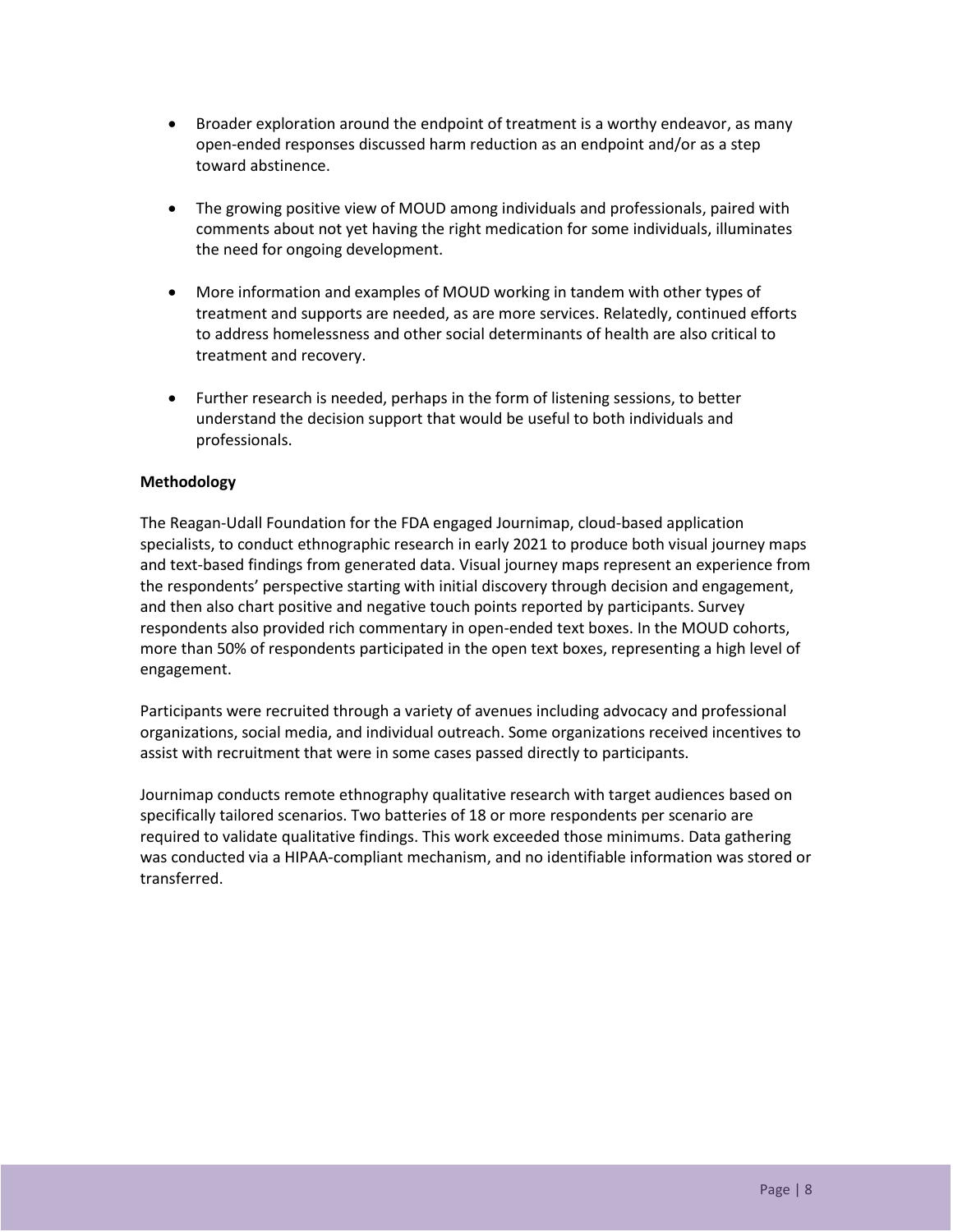#### **Appendix**

Journey maps are qualitative research built on input from multiple people to illustrate how a person may experiences a process. Based on the information collected, a persona is developed to illustrate how a person thought, felt, and recalled an experience. This insight helps identify challenges that can be addressed, opportunities for support, and examples of what works well. The image below details how to interpret a journey map. The maps that follow represent the findings detailed in this report.

## How to read a journey map



Discovering that there is a need for what will become the experience Searching for information & assessing what the information and options/choices mean Making a decision & assisting with the follow through



#### Figure 1: Individual Journey Map for MOUD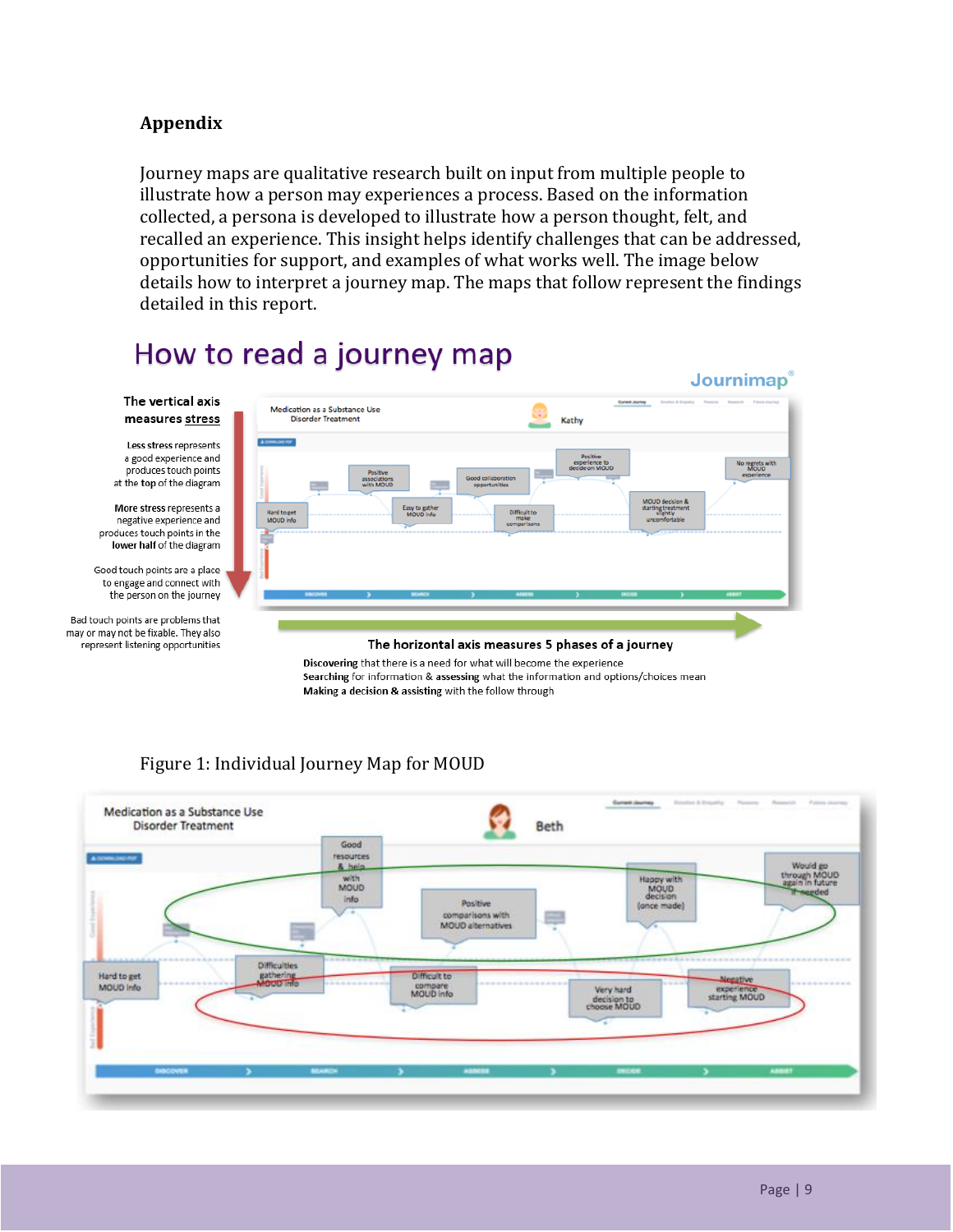

#### Figure 2: Journey Map of Non-prescribing Clinician for MOUD

#### Figure 3: Journey Map of Prescribing Clinician for MOUD